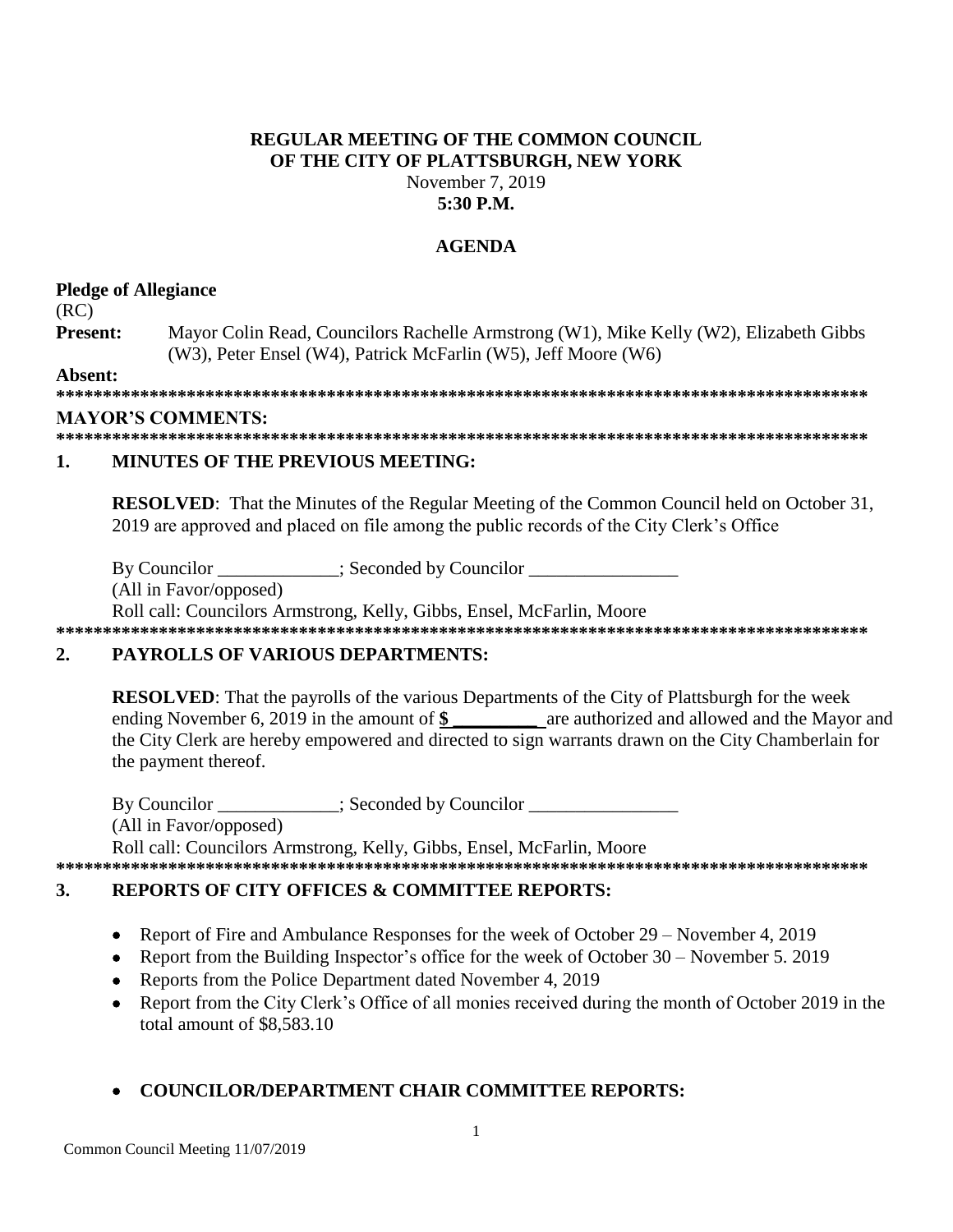Governance, Strategy, and City Operations- Chair Councilor Armstrong

City Infrastructure - Chair Councilor Moore

Finance and Budget - Chair Councilor Kelly

**Public Safety – Chair Councilor Gibbs** 

Plattsburgh Public Library - Chair Councilor Ensel

**MLD** - MLD Board President Councilor McFarlin

**RESOLVED:** That the reports as listed are hereby ordered received and any written reports are placed on file among the public records of the City Clerk's Office.

By Councilor \_\_\_\_\_\_\_\_\_\_\_\_; Seconded by Councilor \_\_\_\_\_\_\_\_\_\_\_\_\_\_\_\_\_\_\_\_\_\_\_\_\_\_\_\_\_\_\_ (All in Favor/opposed) Roll call: Councilors Armstrong, Kelly, Gibbs, Ensel, McFarlin, Moore 

**CORRESPONDENCE OR RECOMMENDATIONS FROM BOARDS: None**  $\overline{4}$ . 

#### $\overline{5}$ . **AUDIT OF CLAIMS:**

**RESOLVED:** That the bills Audited by the Common Council for the week ending November 8, 2019 in are authorized and allowed and the Mayor and City Clerk are hereby the amount of  $\$ authorized and directed to sign warrants drawn on the City Chamberlain for the payment thereof.

By Councilor \_\_\_\_\_\_\_\_\_\_\_\_; Seconded by Councilor \_\_\_\_\_\_\_\_\_\_\_\_\_\_\_\_\_\_\_\_\_\_\_\_\_\_\_\_\_\_\_ (All in Favor/opposed) Roll call: Councilors Armstrong, Kelly, Gibbs, Ensel, McFarlin, Moore 

#### PERSONS ADDRESSING COUNCIL ON AGENDA ITEMS ONLY: 6.

### 

#### 7. **OTHER ITEMS:**

A. RESOLVED: In accordance with the request therefore the Common Council approves the City Chamberlain to adjust the 2019 General Fund Police budget by \$68,439.00 of increases to appropriations for over budget, and projected over budget, police accounts, through an equal amount of decreases to appropriations in police accounts, as well as, a decrease to General Fund Contingency for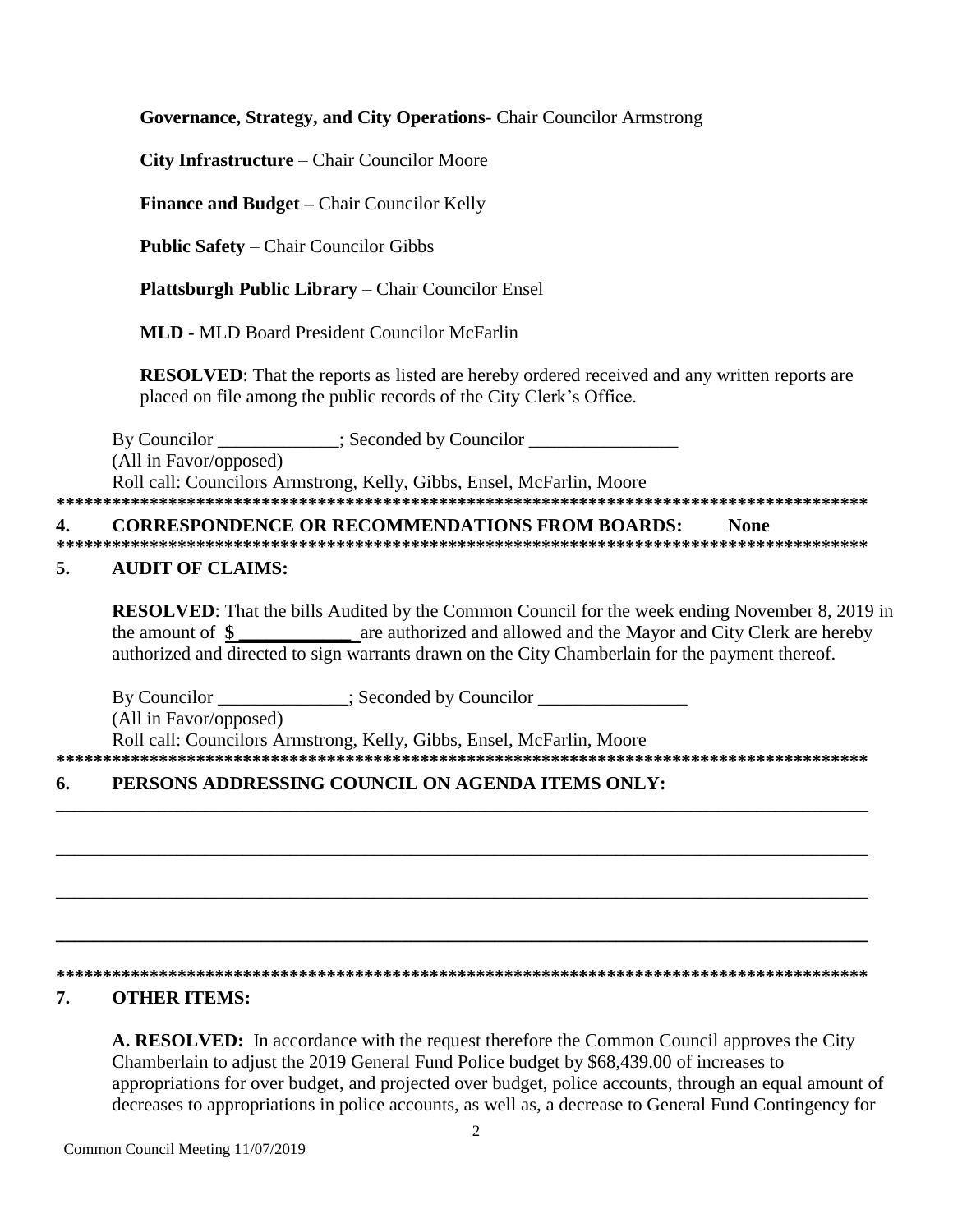|             | the budget transfer from Police Overtime of \$38,239.00 transferred by Council resolution on January<br>17 <sup>th</sup> , 2019. The net effect of these budget transfers will not increase the 2019 General Fund budget.                                                                                                                                                                                               |
|-------------|-------------------------------------------------------------------------------------------------------------------------------------------------------------------------------------------------------------------------------------------------------------------------------------------------------------------------------------------------------------------------------------------------------------------------|
|             | By Councilor ___________; Seconded by Councilor ______________                                                                                                                                                                                                                                                                                                                                                          |
| Discussion: |                                                                                                                                                                                                                                                                                                                                                                                                                         |
|             | Roll call: Councilors Armstrong, Kelly, Gibbs, Ensel, McFarlin, Moore                                                                                                                                                                                                                                                                                                                                                   |
|             | <b>ACTION TAKEN:</b> Adopted _____ Defeated ______ Withdrawn _____ Tabled _____<br>Follow up Action:                                                                                                                                                                                                                                                                                                                    |
|             | <b>B. RESOLVED:</b> In accordance with the request therefore the Common Council approves the City<br>Chamberlain to adjust the 2019 Water and Sewer Budgets for \$15,000 and \$5,000, respectively, for<br>appropriations transfers to provide for water and sewer repair parts purchases.                                                                                                                              |
|             | By Councilor __________; Seconded by Councilor ______________                                                                                                                                                                                                                                                                                                                                                           |
|             | Discussion:                                                                                                                                                                                                                                                                                                                                                                                                             |
|             | Roll call: Councilors Armstrong, Kelly, Gibbs, Ensel, McFarlin, Moore                                                                                                                                                                                                                                                                                                                                                   |
|             | ACTION TAKEN: Adopted _____ Defeated ______ Withdrawn _____ Tabled _____<br>Follow up Action:                                                                                                                                                                                                                                                                                                                           |
|             | C. RESOLVED: In accordance with the request therefore the Common Council approves the City<br>Chamberlain to adjust the 2019 General Fund Budget by \$22,000 for an increase in appropriations to<br>provide for the purchase and implementation of OpenGov application software for the City's website.<br>This adjustment will increase the 2019 General Fund Budget by \$22,000.                                     |
|             | By Councilor ___________; Seconded by Councilor ____________                                                                                                                                                                                                                                                                                                                                                            |
|             | Discussion:                                                                                                                                                                                                                                                                                                                                                                                                             |
|             | Roll call: Councilors Armstrong, Kelly, Gibbs, Ensel, McFarlin, Moore                                                                                                                                                                                                                                                                                                                                                   |
|             | ACTION TAKEN: Adopted _____ Defeated ______ Withdrawn _____ Tabled _____<br>Follow up Action:                                                                                                                                                                                                                                                                                                                           |
|             | <b>D. RESOLVED:</b> In accordance with the request therefore the Common Council approves the City<br>Chamberlain to adjust the 2019 Parking Fund Budget for \$15,692 of additional unplanned cost for 2019<br>property taxes and for \$4,770 for appropriations transfers to provide for projected over budget accounts<br>by 2019 year-end. This adjustment will increase the 2019 Parking Fund Budget by \$15,692.00. |
|             | By Councilor ____________; Seconded by Councilor _______________                                                                                                                                                                                                                                                                                                                                                        |
|             | Discussion:                                                                                                                                                                                                                                                                                                                                                                                                             |

Common Council Meeting 11/07/2019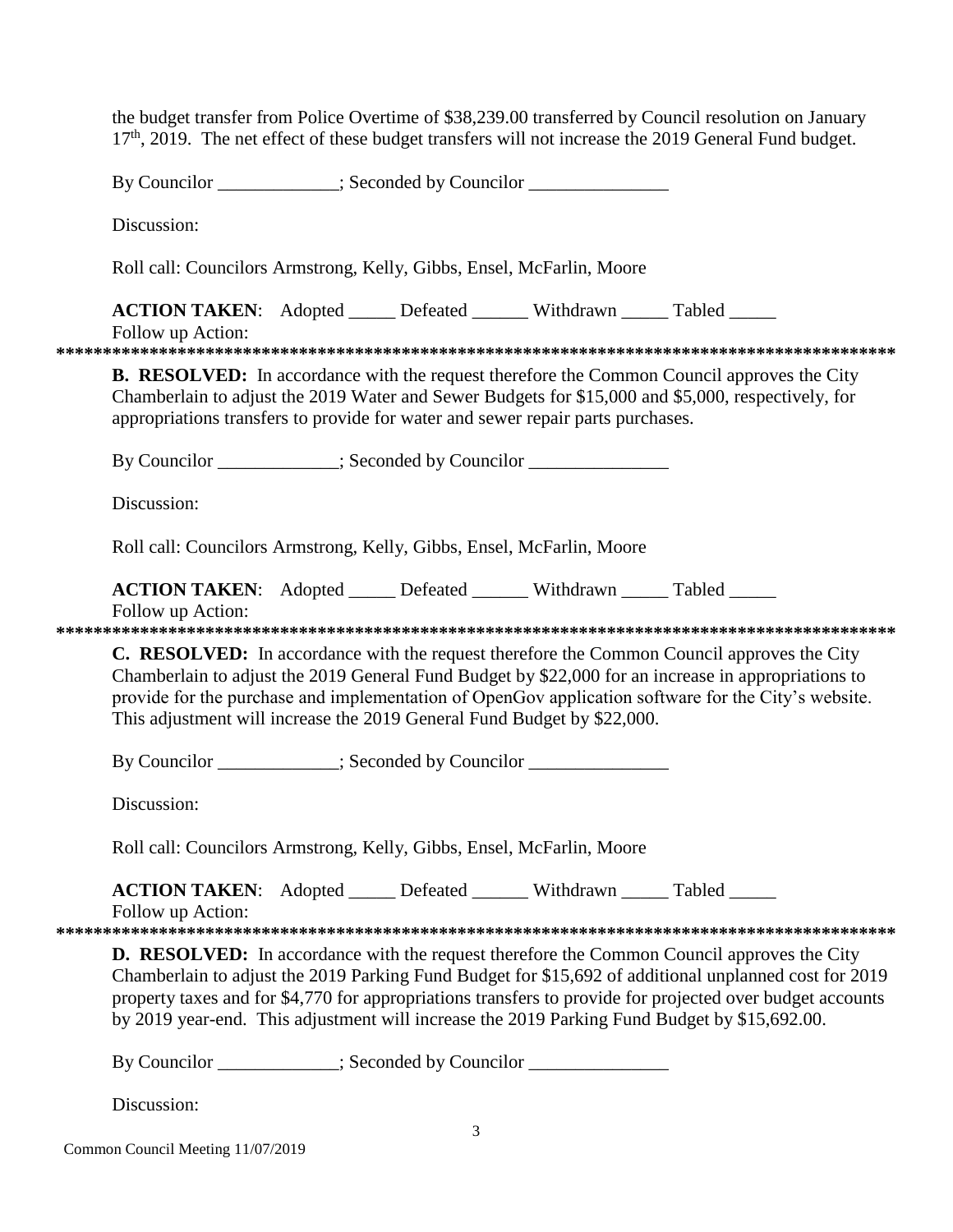| Roll call: Councilors Armstrong, Kelly, Gibbs, Ensel, McFarlin, Moore                                                                                                                                                                                                                                                                                                                                     |
|-----------------------------------------------------------------------------------------------------------------------------------------------------------------------------------------------------------------------------------------------------------------------------------------------------------------------------------------------------------------------------------------------------------|
| ACTION TAKEN: Adopted _____ Defeated ______ Withdrawn _____ Tabled _____<br>Follow up Action:                                                                                                                                                                                                                                                                                                             |
| <b>E. RESOLVED:</b> In accordance with the request therefore the Common Council approves the City<br>Chamberlain to adjust the 2019 General Fund Budget for \$18,136 of appropriations transfers to provide<br>for Finance, Data Processing and Unemployment cost center accounts projected to be over budget by<br>2019 year-end. These budget transfers will not increase the 2019 General Fund budget. |
| By Councilor ___________; Seconded by Councilor ______________                                                                                                                                                                                                                                                                                                                                            |
| Discussion:                                                                                                                                                                                                                                                                                                                                                                                               |
| Roll call: Councilors Armstrong, Kelly, Gibbs, Ensel, McFarlin, Moore                                                                                                                                                                                                                                                                                                                                     |
| <b>ACTION TAKEN:</b> Adopted _____ Defeated ______ Withdrawn _____ Tabled _____<br>Follow up Action:                                                                                                                                                                                                                                                                                                      |
| <b>F. RESOLVED:</b> In accordance with the request therefore the Common Council agrees to and<br>authorizes the execution of the attached October 11, 2019 construction administration services proposal<br>from CDM Smith. Funding will be from Capital Project H8130.63.                                                                                                                                |
| By Councilor ___________; Seconded by Councilor ________________________________                                                                                                                                                                                                                                                                                                                          |
| Discussion:                                                                                                                                                                                                                                                                                                                                                                                               |
| Roll call: Councilors Armstrong, Kelly, Gibbs, Ensel, McFarlin, Moore                                                                                                                                                                                                                                                                                                                                     |
| ACTION TAKEN: Adopted _____ Defeated ______ Withdrawn _____ Tabled _____<br>Follow up Action:                                                                                                                                                                                                                                                                                                             |
|                                                                                                                                                                                                                                                                                                                                                                                                           |
| <b>G. RESOLVED:</b> In accordance with the request therefore the Common Council agrees to and<br>authorizes the execution of the attached November 1, 2019 "First Amendment to Residuals Service<br>Agreement" with New England Waste Services of Maine, Inc. d/b/a Casella Organics.                                                                                                                     |
| By Councilor ___________; Seconded by Councilor ______________                                                                                                                                                                                                                                                                                                                                            |
| Discussion:                                                                                                                                                                                                                                                                                                                                                                                               |
| Roll call: Councilors Armstrong, Kelly, Gibbs, Ensel, McFarlin, Moore                                                                                                                                                                                                                                                                                                                                     |
| <b>ACTION TAKEN:</b> Adopted _____ Defeated ______ Withdrawn _____ Tabled _____<br>Follow up Action:                                                                                                                                                                                                                                                                                                      |